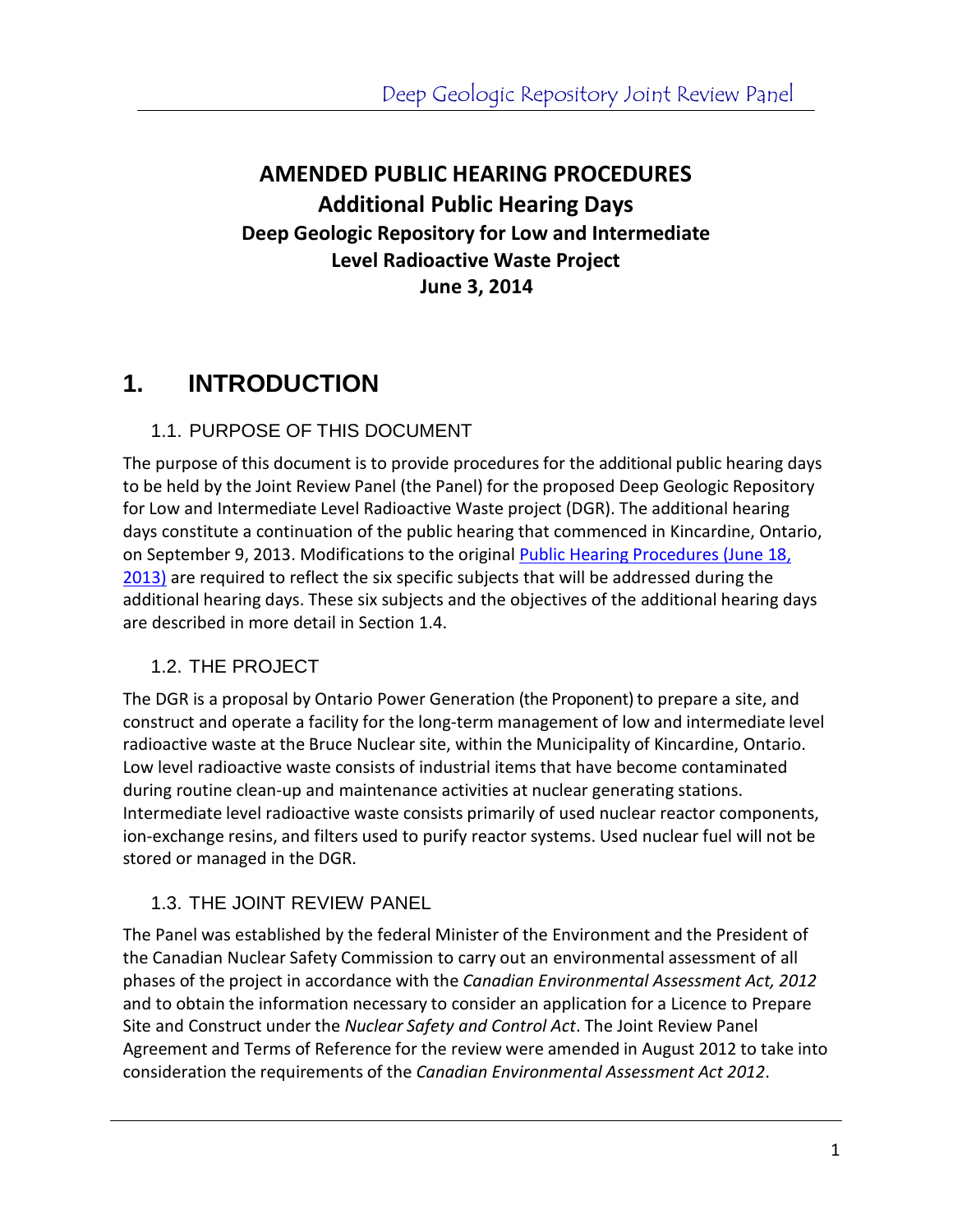### 1.4. THE PUBLIC HEARING

The Panel will conduct the public hearing in a manner that ensures a thorough examination of the subjects listed below, while providing for timely and meaningful public participation. The Panel considers the additional hearing days to be an essential part of the review process, and will give careful consideration to all submissions and perspectives, whether in writing, oral or both, that address one or more of the six hearing subjects described below.

### 1.4.1. Subjects of the Additional Public Hearing Days

The subjects for the additional public hearing days reflect the information requests issued by the Panel since November 2013. The Panel's information requests and the responses from the Proponent and the Canadian Nuclear Safety Commission can be found on the Canadian Environmental Assessment Registry (the public registry) at [www.ceaa.gc.ca](http://www.ceaa.gc.ca/), reference number [17520.](http://www.ceaa-acee.gc.ca/050/details-eng.cfm?evaluation=17520)

The following subjects will be considered by the Panel at the additional hearing days:

- 1. Methodology used to determine the significance of adverse environmental effects:
	- Clarity and transparency in describing the methodology;
	- Context for predicted changes in terms of magnitude, geographic extent, timing and duration, frequency, and reversibility; and
	- Defensibility of each significance determination.
- 2. Updates to the geoscientific verification plan:
	- Details (geologic and geotechnical) concerning specific methods, timing, and sequencing of sampling; and
	- Triggers for changes to engineering design and benchmarks for verification of the safety case.
- 3. Expansion plans for the DGR project (accommodation of low and intermediate level decommissioning waste from the Pickering, Darlington and Bruce Nuclear Generating Stations):
	- Anticipated physical layout and sequencing;
	- Implications for the short- and long-term safety cases; and
	- Cumulative effects assessment.
- 4. Relative risk analysis of alternative means of carrying out the project. The alternative means are:
	- The existing Western Waste Management Facility (WWMF);
	- Enhanced surface storage at the WWMF;
	- The proposed DGR in limestone bedrock of the Cobourg Formation at the Bruce Nuclear site; and
	- A conceptual DGR in granitic bedrock of the Precambrian Canadian Shield.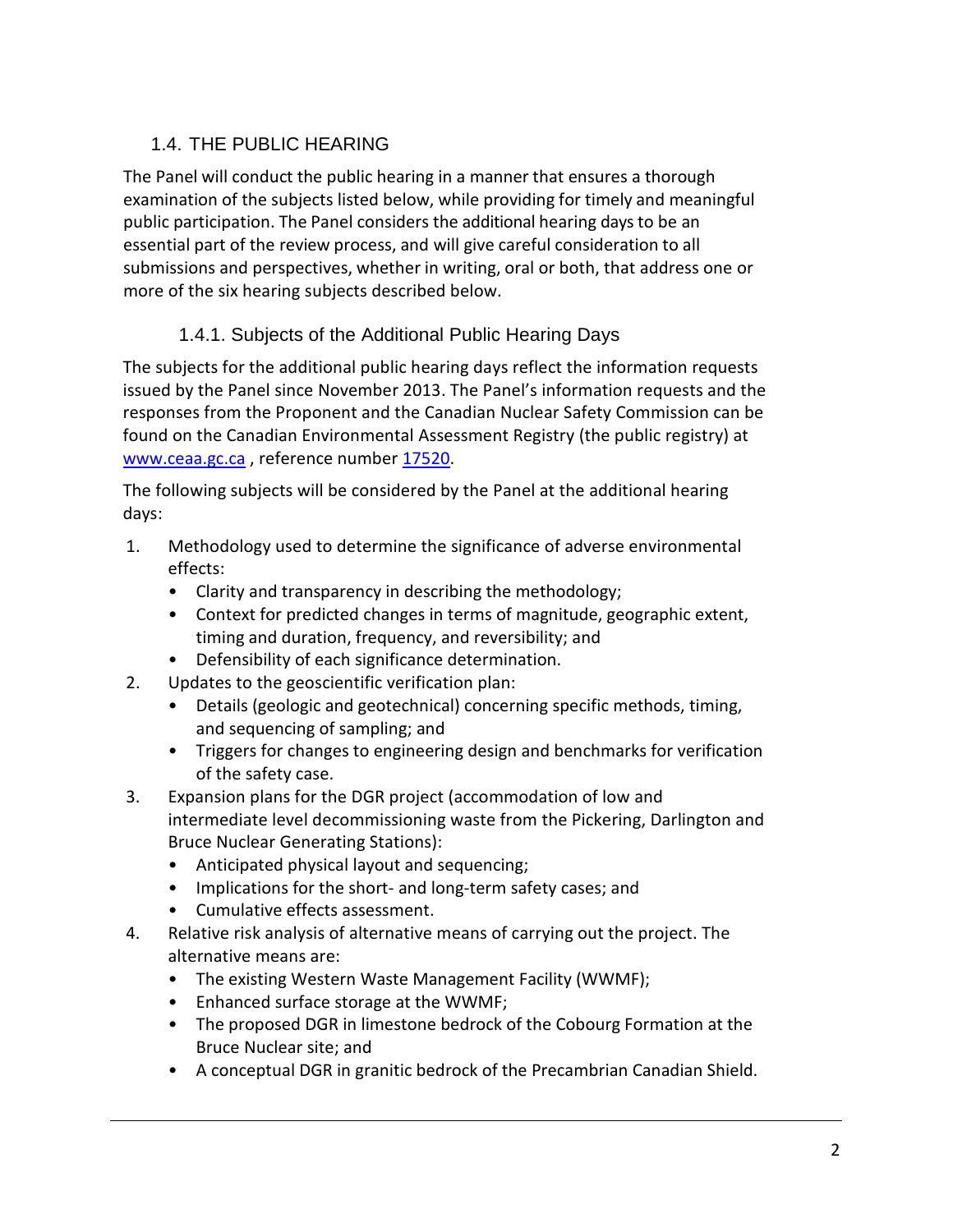- 5. Implications of revisions to the reference waste inventory:
	- Magnitude and nature of the revisions to the reference waste inventory;
	- Pre-closure safety assessment;
	- Assessment of accidents, malfunctions and malevolent act scenarios, with emphasis on the pre-closure phase;
	- Updated results of the post-closure safety assessment models; and
	- Design and implementation of a waste inventory verification plan.
- 6. Applicability of recent incidents at the Waste Isolation Pilot Plant (WIPP) to the safety case for the DGR project:
	- Relevance of the incidents, as they are currently understood, to worker and public health and safety at the proposed DGR; and
	- Whether incidents such as those that occurred at WIPP are encompassed by the accidents, malfunctions and malevolent acts assessed for the proposed DGR.

#### 1.4.2. Objectives of the Additional Public Hearing Days

The objectives of the additional public hearing days are to provide fair and equitable opportunities for:

- a) the Proponent and Canadian Nuclear Safety Commission to provide their views on the subjects to be addressed and to explain their responses to the information requests issued by the Panel since November 2013;
- b) Aboriginal groups, government representatives and the public to provide their views on the subjects to be addressed; and
- c) the Panel to receive the information that will help it complete its assessment of the environmental effects of the project and review the application for a Licence to Prepare Site and Construct in a fair, informal and expeditious manner.

#### 1.4.3. Observing the Hearing

Any person may attend the additional public hearing days in person and is not required to register to do so. Alternatively, a person may observe the hearing by Webcast. The Canadian Nuclear Safety Commission will endeavor to provide a live Webcast of all the hearing sessions. A link to the Webcast will be available on the home page of the Canadian Nuclear Safety Commission Web site at [www.nuclearsafety.gc.ca.](http://www.nuclearsafety.gc.ca/)

Further, any person may follow the hearing by accessing the written transcripts of the proceedings. A transcript will be prepared and will be posted to the public registry as quickly as possible following each hearing day.

#### 1.4.4. Participation by Aboriginal Groups

The Panel strongly encourages the participation of Aboriginal groups during the public hearing. The Panel may amend the hearing procedures, as required, to facilitate participation by Aboriginal peoples.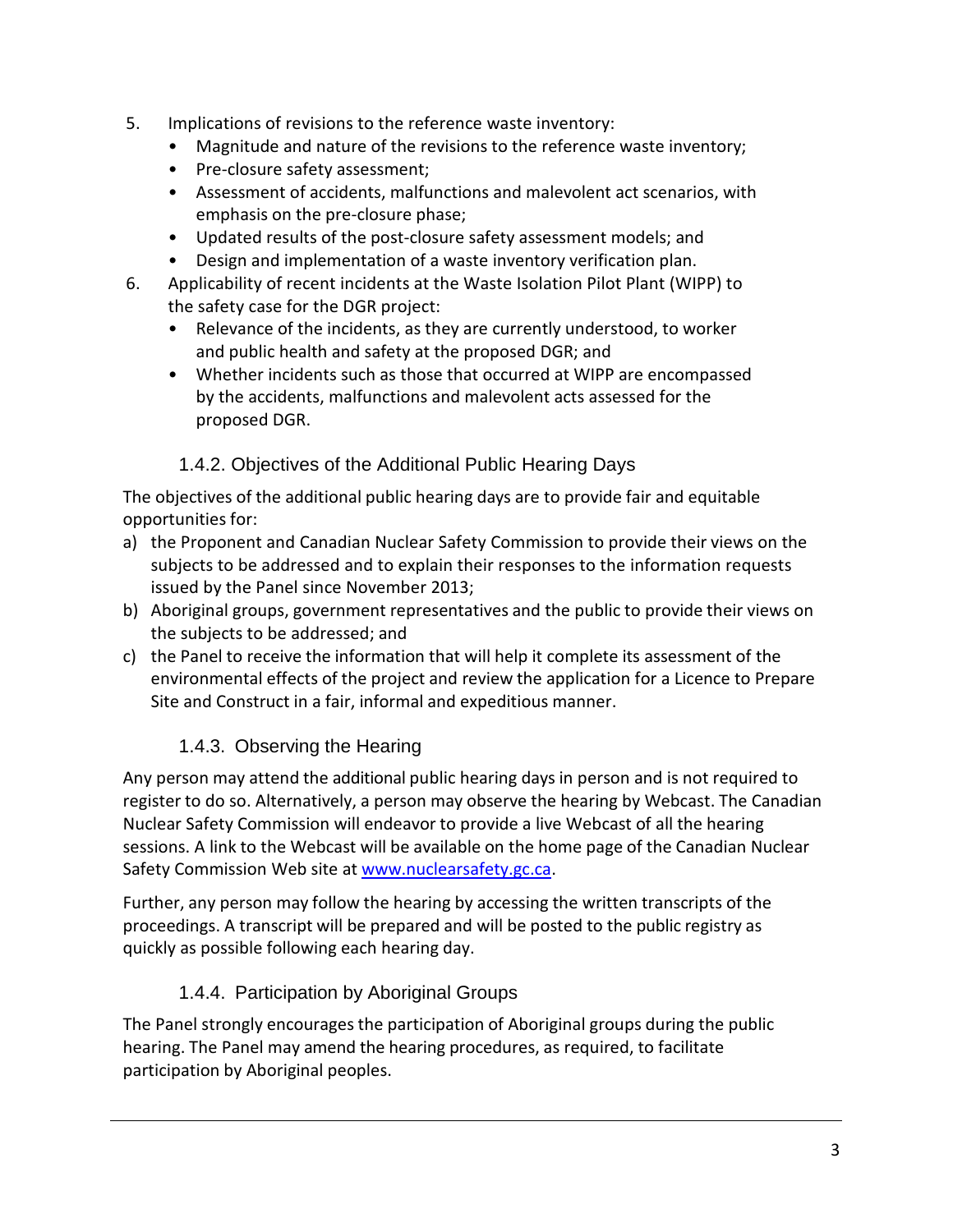#### 1.4.5. When the Hearing Ends

Once the Panel has obtained all of the information it requires at the hearing, the Panel will offer the Proponent and registered hearing participants an opportunity to make written closing remarks as detailed in it[s Procedure for Closing Remarks by Proponent and](http://www.ceaa-acee.gc.ca/050/documents/p17520/95623E.pdf)  [Registered Hearing Participants \(October 18, 2013\).](http://www.ceaa-acee.gc.ca/050/documents/p17520/95623E.pdf)

When the Panel announces that no further information is required, it will close the record for the review and have an additional 90 days to submit its Joint Review Panel Report to the Minister of the Environment. Subject to the Minister's decision on whether the project is likely to cause significant adverse environmental effects, the Panel may then be authorized to make a decision on the Ontario Power Generation application for a Licence to Prepare Site and Construct the DGR.

## **2. HOW TO PARTICIPATE IN THE ADDITIONAL PUBLIC HEARING DAYS**

There are two ways to participate in the additional public hearing days: by making a writtenonly hearing submission, or by making an oral presentation to the Panel at the hearing. Oral presentations must be supported by a written submission. Details regarding each of these participation options are set out below.

Where the Panel receives multiple requests to participate in the hearing that identify the same or similar issues or interests, the Panel may request that a single representative be identified to present at the hearing or may choose one or more participants to speak to the issue.

The Panel may refuse any written submission or oral presentation that falls outside the scope of the review, is not directly related to the subjects identified by the Panel for the additional public hearing days, addresses mattersthat are repetitive, irrelevant, immaterial or have already been answered to the Panel's satisfaction.

#### 2.1 WRITTEN-ONLY HEARING SUBMISSION

Any person may provide a written-only hearing submission to the Panel on one or more of the subjects identified for the additional hearing days. When the Panel is of the view that a written submission falls outside the subjects identified for the additional hearing days, the submission will be returned to the sender and not included in the record for the review.

A person who participates under this provision becomes a registered hearing participant and must provide their written submission to the Panel no later than July 21, 2014. The submissions should be labelled, "DGR Joint Review Panel Hearing Written-only Submission" and must include the contact information (full name, address, telephone number(s) and Email address) of the submitter. To help protect the confidentiality of personal information, please submit this contact information on a separate page.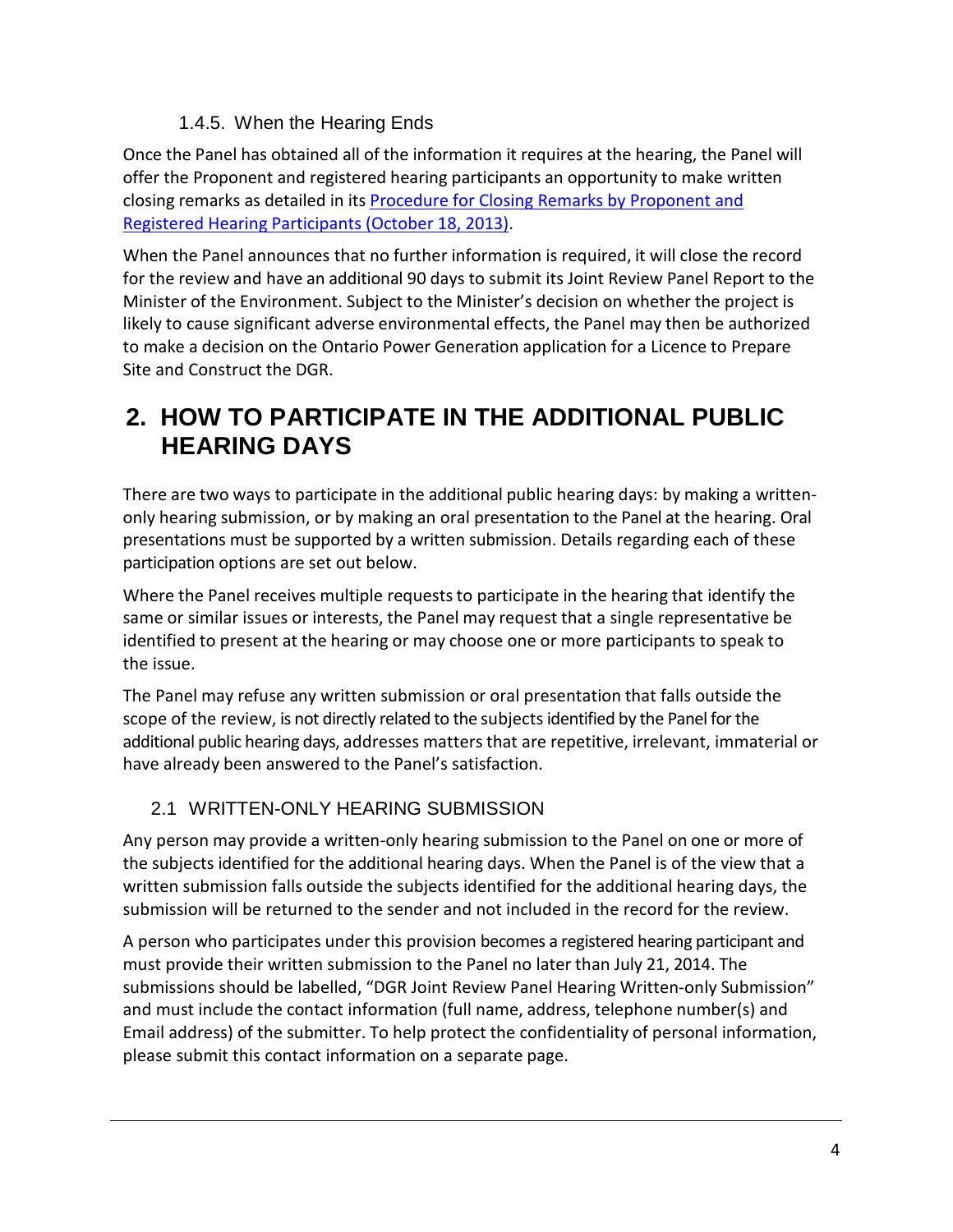### 2.2 ORAL PRESENTATION AT THE HEARING

An oral presentation at the hearing may be scheduled by the Panel for a person or group who has an interest in the DGR Review or from a person who has expertise in the matter or information that may be useful to the Panel.

All federal, provincial and municipal government departments and agencies, Aboriginal groups and other groups or individuals that previously participated orally and/or in writing in the DGR public hearing are already considered to be registered hearing participants. Registered hearing participants that intend to make an oral presentation to the Panel at the additional public hearing days must complete the on-line Hearing Participation Form at <http://www.nuclearsafety.gc.ca/jrp/eng/index.cfm> or the printable version of the form which is included in this document as Appendix A, no later than June 23, 2014 and must provide a written hearing submission to the Panel by July 21, 2014 (Aboriginal groups and other groups or individuals) or July 7, 2014 (federal, provincial and municipal government departments and agencies).

Individuals, organizations and groups that have not previously participated in the DGR public hearing must request to make an oral presentation to the Panel at the additional public hearing days by completing the on-line Hearing Participation Form at <http://www.nuclearsafety.gc.ca/jrp/eng/index.cfm> or the printable version of the form which is included in this document as Appendix A, no later than June 23, 2014. Individuals, organizations and groups that request to make an oral presentation will be informed of the Panel's decision regarding the request at the earliest possible date. Should the Panel accept a request to make an oral presentation, the requester becomes a registered hearing participant and must provide a written hearing submission by July 21, 2014. Should the Panel not accept a request to make an oral presentation, a written submission on the subjects to be addressed at the additional hearing days will still be accepted if it is submitted by the July 21st deadline.

The maximum length of each oral presentation will be determined by the Panel in consideration of the subject(s) to be addressed, the number of hearing participants and the preferred length of presentation that is indicated on the Hearing Participation Form. An oral presentation will not be scheduled if a written submission is not received by the July 21st deadline.

Persons who intend to use slides or other visual aids at their oral presentation must provide an electronic copy of the presentation to the Panel Secretariat no later than August 25, 2014. Slides or other visual aids are not required for an oral presentation.

### 2.3 SCHEDULING OF ORAL PRESENTATIONS

The Panel Secretariat will work with registered oral hearing participants to schedule hearing presentation times that are acceptable, within reason, to both the Panel and the participant.

The schedule will be available a minimum of 14 days before the additional hearing days begin. The schedule will be updated as required and persons impacted by the updates will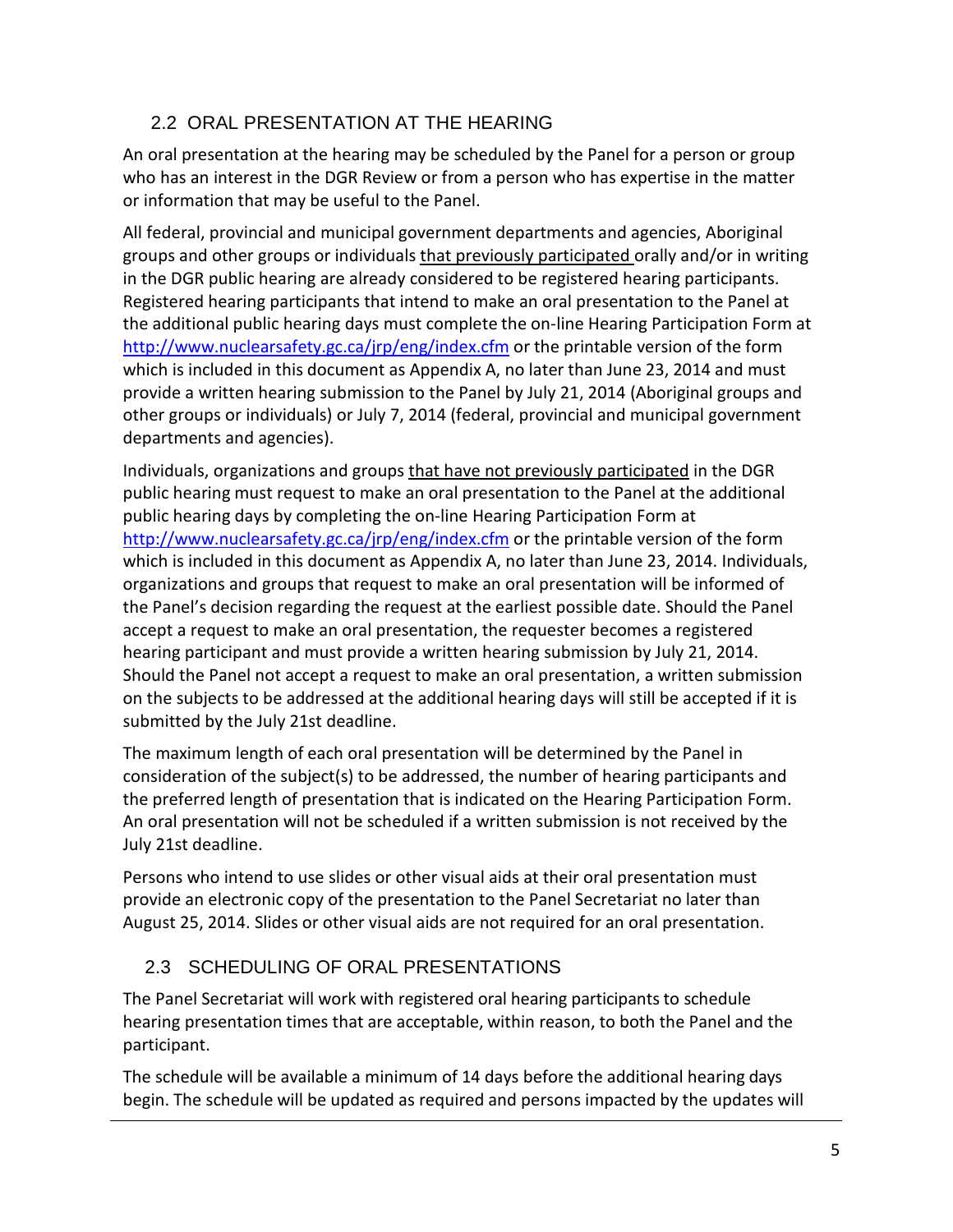be notified. Every effort will be made to accommodate the availability of registered oral hearing participants when rescheduling is required.

Daily agendas will be created and updated, as required, to reflect necessary changes to speakers or the order of presentations. Presenters may be grouped together by the Panel on specific public hearing days to address particular subjects.

# **3. PARTICIPATION BY THE PROPONENT**

The Proponent, together with its subject matter experts, shall be in attendance and otherwise available throughout the additional public hearing days.

The Proponent is expected to make a presentation of up to 30 minutes on each subject to summarize its responses to the information requests issued by the Panel since November 2013 and to explain the information in the context of the environmental assessment and the application for a Licence to Prepare a Site and Construct.

Written information by the Proponent in support of its oral presentations must be submitted to the Panel no later than July 7, 2014.

If the Proponent intends to use slides or other visual aids in its presentations, an electronic copy must be provided to the Panel Secretariat no later than August 25, 2014.

# **4. REQUESTS FOR RULINGS**

A request to the Panel for a ruling may seek to address any issue relating to these procedures or any other procedural or administrative matter.

At any time during the public hearing, a registered hearing participant may make a request to the Panel for a ruling on a particular issue by explaining the issue and the reasons for the ruling that is sought. A request for ruling must be provided to the Panel in writing. Registered hearing participants should contact the Panel Secretariat for further direction.

The Panel shall give its decision in relation to a request for a ruling after providing the relevant persons an opportunity to present their views on the request and after the Panel has had an opportunity to consider all of the relevant information.

# **5. FORMAT OF THE ADDITIONAL HEARING DAYS**

The Panel has endeavored to secure a hearing venue to accommodate all the individuals that wish to attend the public hearing. In the event that the demand for seating in the public hearing room exceeds the space available, access priority will be given to the Proponent, Canadian Nuclear Safety Commission staff and registered oral hearing participants on the daily agenda. The balance of the seating will be available on a first come, first served basis.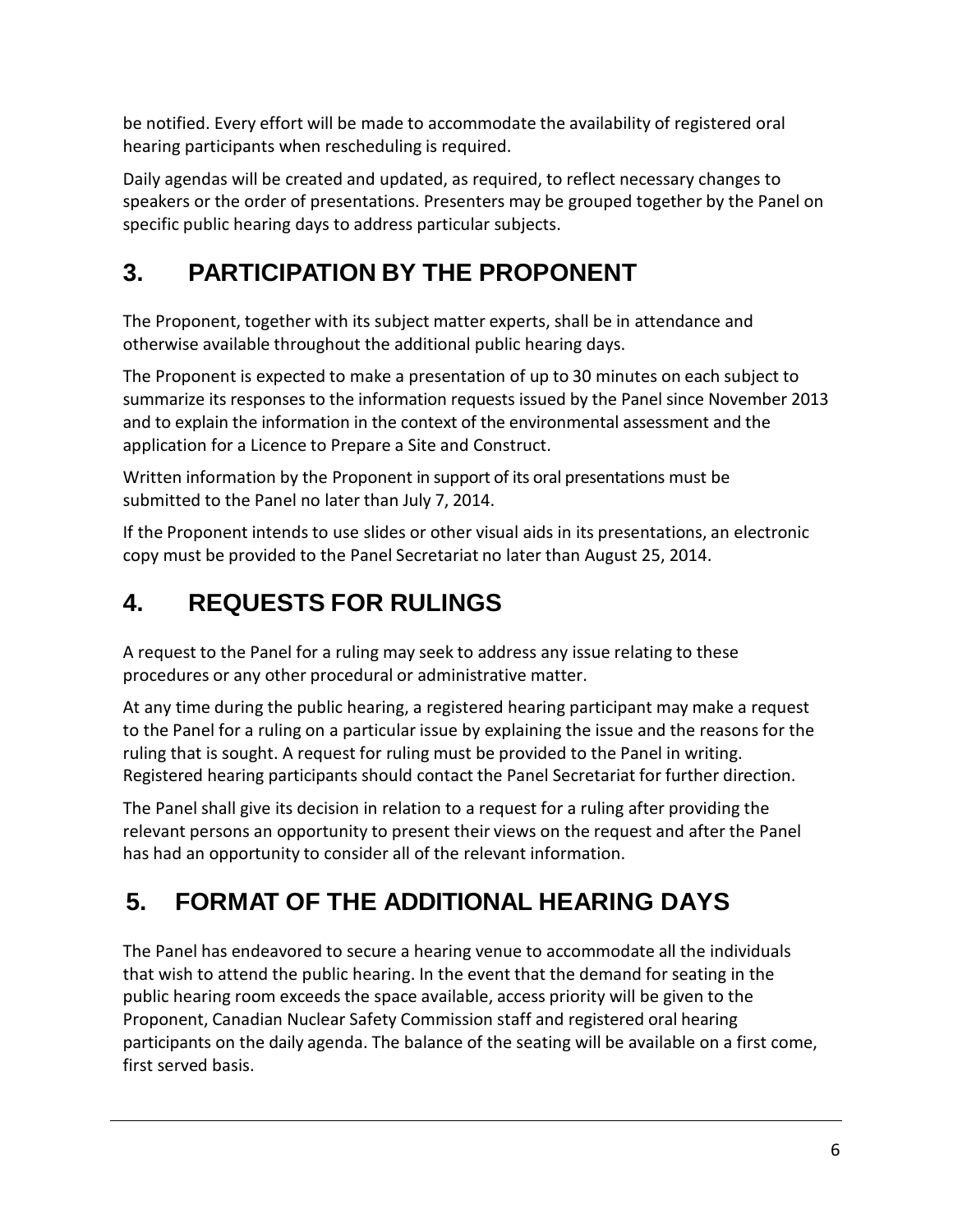The additional public hearing days will follow an agenda provided for each day. The hearing shall proceed as follows:

### 5.1. Opening Remarks by the Panel Chair

The Panel Chair will begin the additional public hearing days with opening remarks. The Chair may also make brief opening remarks on each day of the public hearing.

### 5.2. Presentations by the Proponent

The Proponent shall have up to 30 minutes to make a presentation on each of the six subjects of the additional hearing days. These presentations shall include an overview of the new information that was submitted on the subject and outline the key issues in relation to the environmental assessment and the application for a Licence to Prepare Site and Construct. These presentations will be followed by questions from the Panel and, time permitting, questions through the Chair from the Canadian Nuclear Safety Commission and registered oral hearing participants.

### 5.3. Presentations by the Canadian Nuclear Safety Commission

Following the presentations by the Proponent and completion of questions, the Canadian Nuclear Safety Commission may make a presentation of up to 30 minutes on each of the six additional hearing day subjects as they relate to the environmental assessment and licence application. These presentations will be followed by questions from the Panel and, time permitting, questions through the Chair from the Proponent and registered oral hearing participants.

### 5.4. Balance of Presentations

Presentations by registered oral hearing participants shall be scheduled, wherever possible, based on the subject matter to be addressed in their presentation. The maximum length of each oral presentation will be determined by the Panel in consideration of the subject(s) to be addressed, the number of hearing participants and the preferred length of presentation that is indicated on the Hearing Participation Form.

At the discretion of the Chair, each presentation may be followed by questions from the Panel and, time permitting, questions through the Chair from the Proponent, the Canadian Nuclear Safety Commission and other registered oral hearing participants.

## **6. QUESTIONS**

The Panel Chair may limit or exclude questions or comments that fall outside the scope of the review, do not directly relate to the subjects defined by the Panel for the additional hearing days, are repetitive, irrelevant, immaterial or have already been answered to the Panel's satisfaction. The opportunity to ask a question through the Chair may also be limited or denied due to time constraints. Questions are to be posed in a style that is courteous and respectful. Clarity and brevity are required.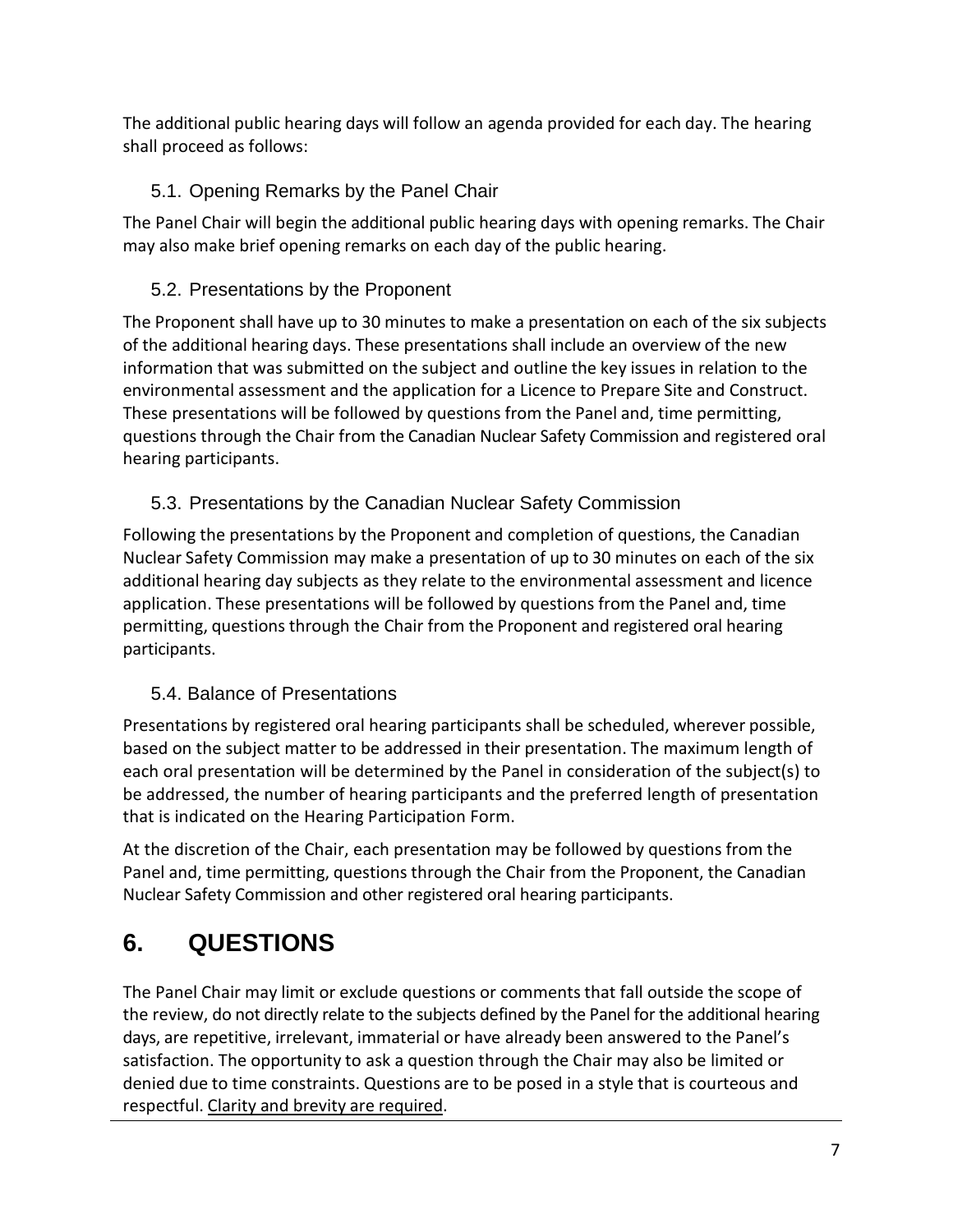Questions are not to be used as an opportunity to make a comment or a statement. Where a person does not adhere to the procedures and the direction of the Panel Chair, the Chair may refuse to permit further questioning from that person. The Panel Chair may limit the number of questions to respect the agenda for each public hearing day.

If a person to whom a question is directed is not able to answer the question when asked, the Panel Chair may direct that person to undertake to answer the question at a later point, to be agreed upon with the Panel Chair, but prior to the close of the record for the review.

# **7. CLOSING REMARKS**

Once the Panel has obtained all of the information it requires at the hearing the Panel will offer the Proponent and registered hearing participants an opportunity to make written closing remarks in accordance with the **Procedure for Closing Remarks by Proponent and** [Registered Hearing Participants](http://www.ceaa-acee.gc.ca/050/documents/p17520/95623E.pdf) (October 18, 2013).

Written closing remarks by both the Proponent and registered hearing participant are to summarize the position and/or the opinions of the Proponent or registered participant on the proposed DGR project or any aspect of the review, and to provide support for this position based on information that has already been presented to the Panel. New information shall not be presented in the closing remarks submission. Written closing remarks that do not follow the procedure will not be accepted.

Written closing remarks by registered hearing participants shall be limited to a maximum of 10 typed, letter-sized pages. Twenty (20) days-notice will be provided for the submission of written closing remarks to the Panel. A notice advising hearing participants of the exact due date for receipt of closing remarks will be issued by the Panel. Closing remarks that do not meet the submission deadline will not be accepted.

The Proponent will have thirty (30) days-notice to submit written closing remarks of up to 50 typed, letter-sized pages to the Panel.

## **8. GENERAL PROVISIONS (no amendments)**

#### 8.1. Personal Privacy and Access to Information:

All information provided to the Panel will be placed on the public registry for this project subject to any determination that some information must be protected. Personal information will be protected in accordance with the *Privacy Act* and the *Access to Information Act*. Contact information such as addresses, telephone numbers and email addresses will be protected as personal information.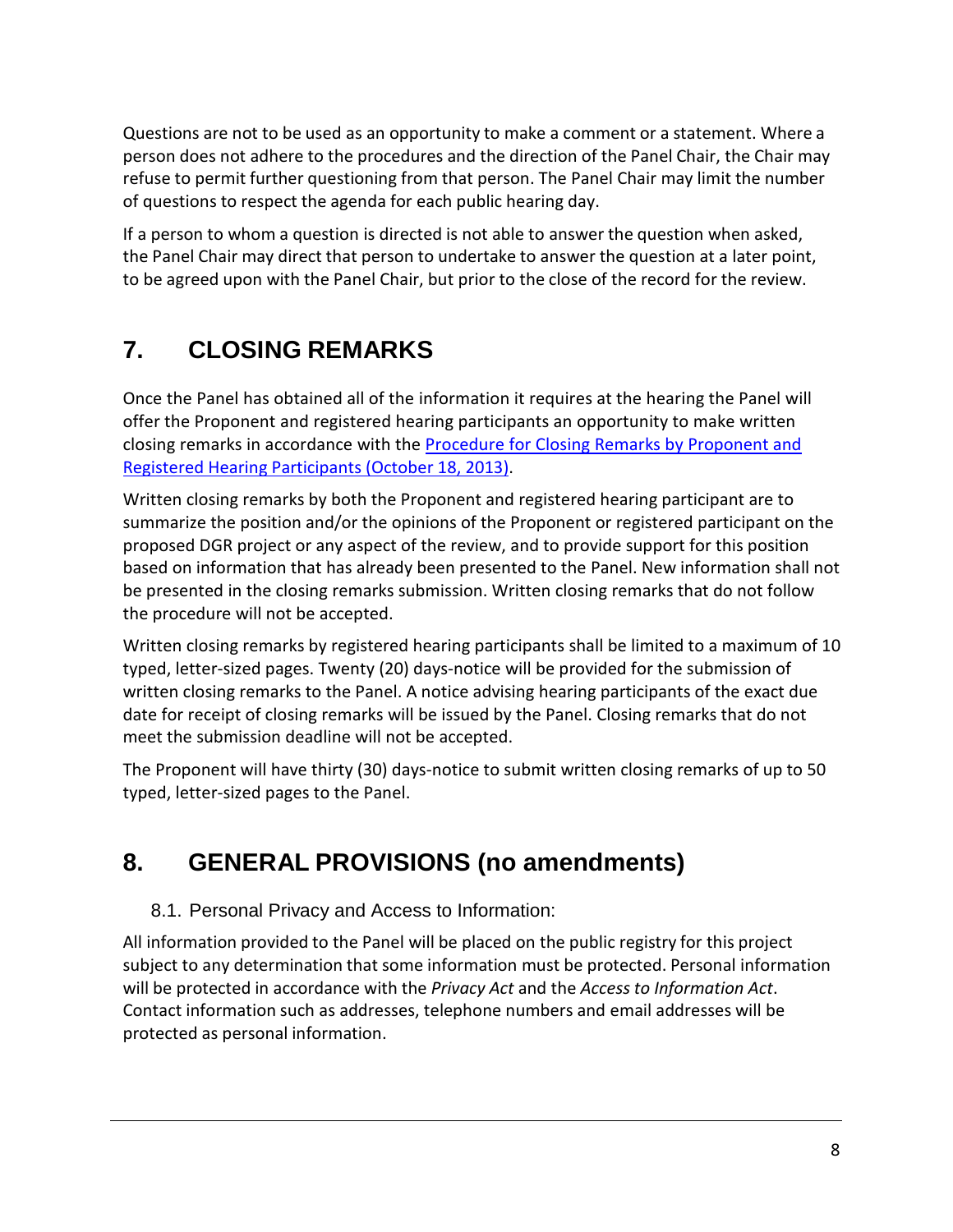#### 8.2. Confidential Information

If any person requests that information submitted be kept confidential a written request can be made to the Panel which will determine whether the information can be protected and the extent of that protection.

#### 8.3. Maintaining Order

The Panel Chair will maintain order and ensure efficiency in accordance with the procedures outlined in this document and the principles of procedural fairness. Anyone attending the public hearing may be asked to leave if their behaviour is not appropriate.

#### 8.4. Varying the Procedures

The Panel may vary, or supplement any of these procedures, in order to ensure that the hearing proceeds as informally and expeditiously as the circumstances and the considerations of fairness permit.

Any procedural matter that arises during the public hearing that is not provided for in these procedures shall be dealt with by the Panel as informally and expeditiously as the circumstances and the considerations of fairness permit.

Failure to comply with any procedural requirement will not invalidate the hearing or part of the hearing.

#### 8.5. Summonses

In addition to these procedures, the Panel, under section 20 of the *Nuclear Safety and Control Act* and section 45 of the *Canadian Environmental Assessment Act 2012*, has the power to summon persons to appear before the Panel and to produce information as the Panel considers appropriate.

#### 8.6. Official Languages

All submissions to the Panel and all oral presentations must use one of Canada's two official languages unless they are accompanied by a translation of the submission in at least one official language and a statement attesting to the accuracy of the translation.

#### 8.7. Simultaneous Translation

Simultaneous translation in French and English will be available for the duration of the public hearing. Persons requiring other interpretation services must advise the Panel Secretariat at least 30 days before the start of the public hearing. The Panel Secretariat will make every effort to accommodate requests for interpretation.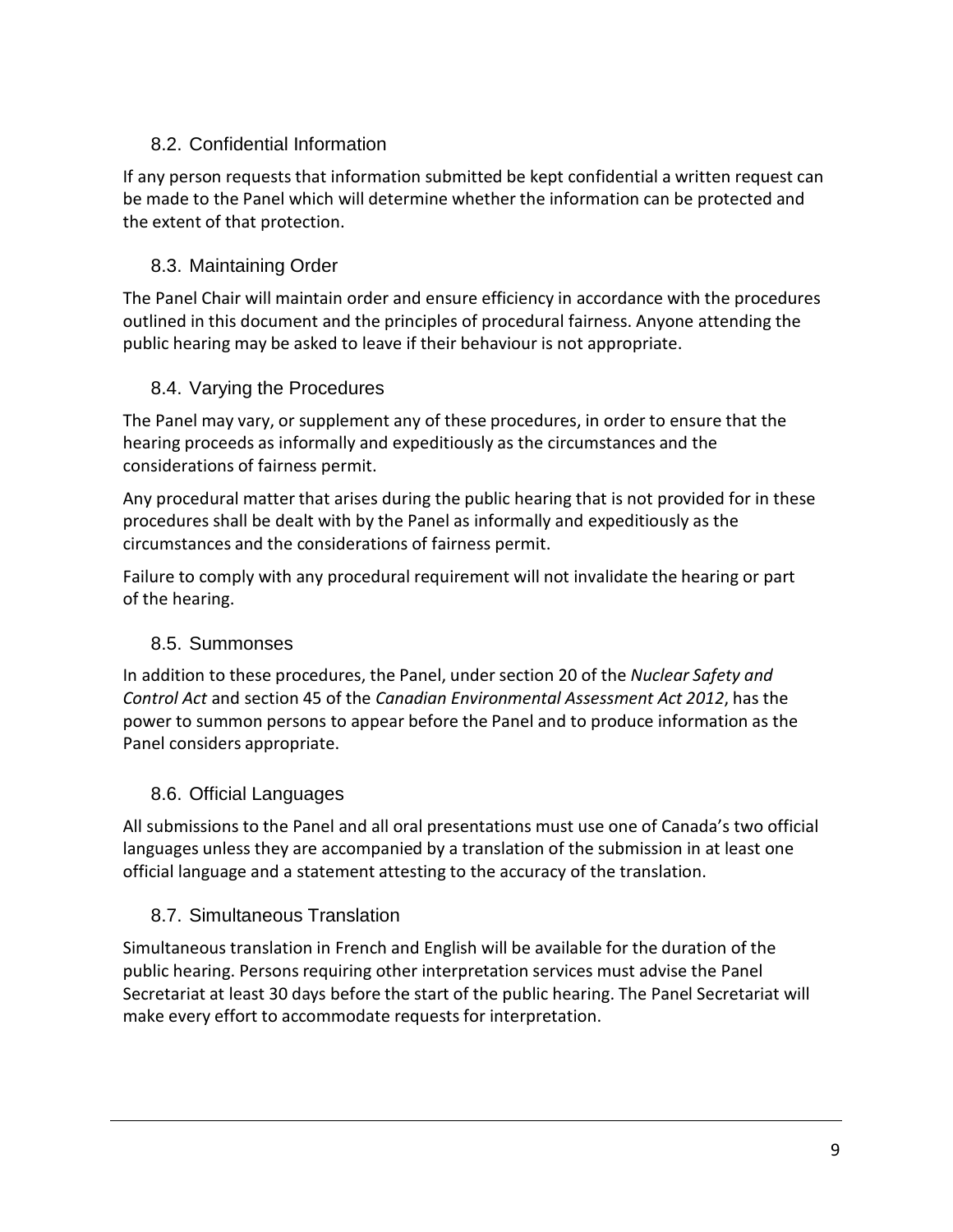#### 8.8. Transcripts

Written transcripts will be made of all public hearing sessions in the official language in which they were recorded. Daily hearing transcripts will be posted on the public registry for the project as soon as practicable following the end of each daily session.

#### 8.9. Fairness and Efficiency

In the interests of a fair and efficient public hearing, the Panel requires that the Proponent and all registered oral participants respect the deadlines set out in these procedures. The Panel encourages the use of electronic submissions to ensure that documents are received on time. The Panel will not allow an exception to a deadline unless, in the Panel's view, it can be reasonably justified.

#### 8.10. Security

All persons entering the hearing room may be subject to a search.

#### 8.11. Late Submissions and Request to Extend Deadlines

The Panel has set deadlines for certain procedural steps to provide certainty to all participants in the hearing process. Timely provision of information and submission of documents is a standard that applies equally to all participants.

On request, the Panel will decide whether to accept a late submission or otherwise extend a deadline by considering:

- the reason presented to explain why the deadline was not met;
- whether the submission is likely to assist the Panel;
- whether similar submissions have been, or could be, made by others;
- how other parties could be disadvantaged as a result of the late submission or other missed deadline; and
- any other relevant considerations.

#### 8.12. Media

Media are welcome to attend the public hearing. Media reporting or interviews will not be allowed in the hearing room while the session is underway.

Filming, recording and photographs will be allowed in the public hearing room with prior approval from the Panel Chair. Any conditions or restrictions on an approval shall be strictly adhered to at all times.

Media inquiries regarding the panel review process should be directed to the Panel Communications Advisor, Lucille Jamault at 613-957-0434 or [Lucile.jamault@ceaa](mailto:Lucile.jamault@ceaa-acee.gc.ca)[acee.gc.ca.](mailto:Lucile.jamault@ceaa-acee.gc.ca)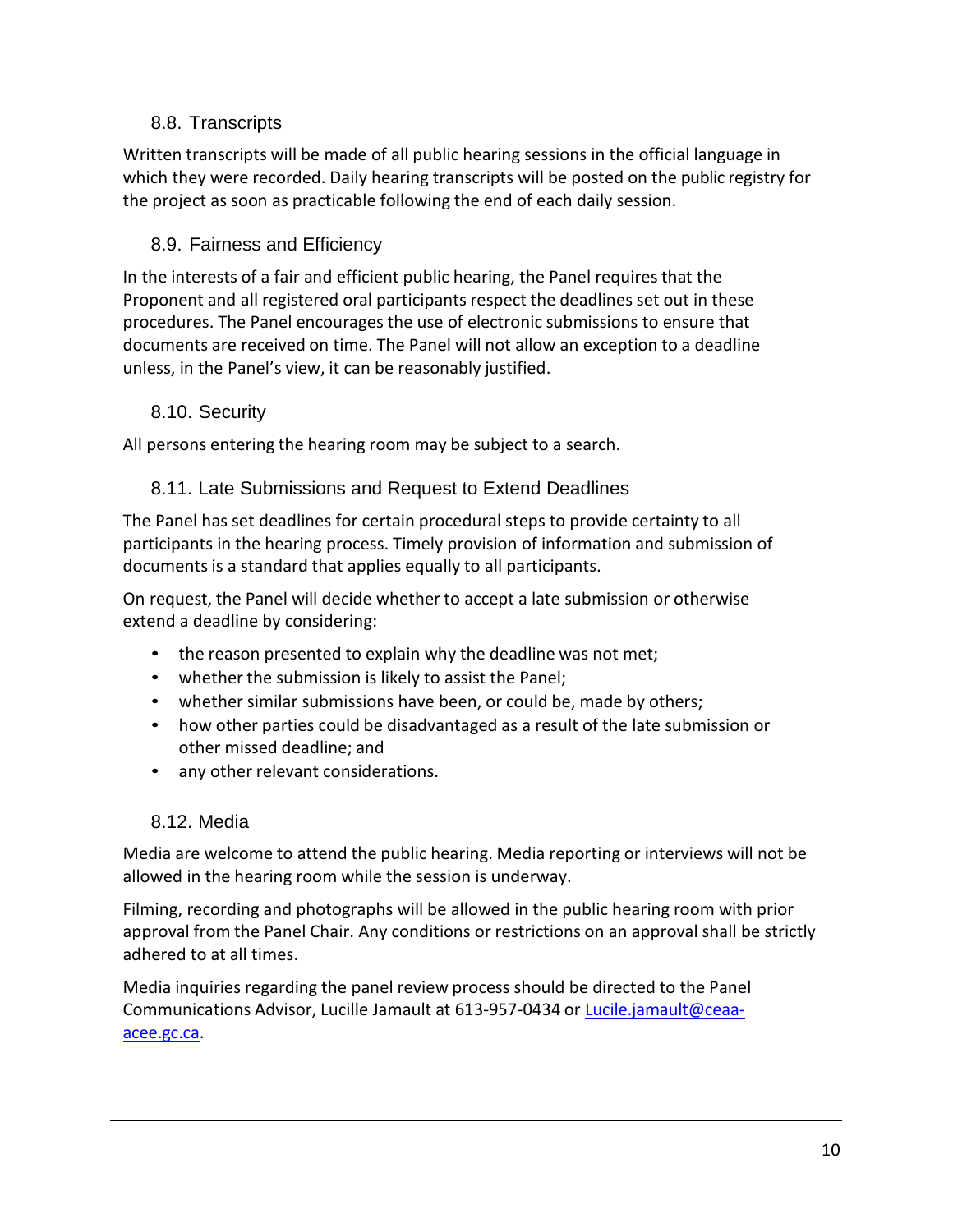## **9. PANEL SECRETARIAT**

All materials to be submitted to the Panel for the hearing should be sent to:

[OPG-DGR@cnsc-ccsn.gc.ca](mailto:OPG-DGR@cnsc-ccsn.gc.ca) OR:

Joint Review Panel Secretariat – DGR c/o Canadian Nuclear Safety Commission P.O. Box 1046, Station B 280 Slater Street, Ottawa, ON K1P 5S9

Inquiries relating to the conduct of the public hearing or the review process may be directed to:

| Kelly McGee, Panel Co-Manager              |
|--------------------------------------------|
| c/o Canadian Nuclear Safety Commission     |
| PO Box 1046, Station B - 280 Slater Street |
| Ottawa ON K1P 5S9                          |
| Tel.: 613-947-3710                         |
| Fax: 613-995-5086                          |
| Email: OPG-DGR@cnsc-ccsn.gc.ca             |
|                                            |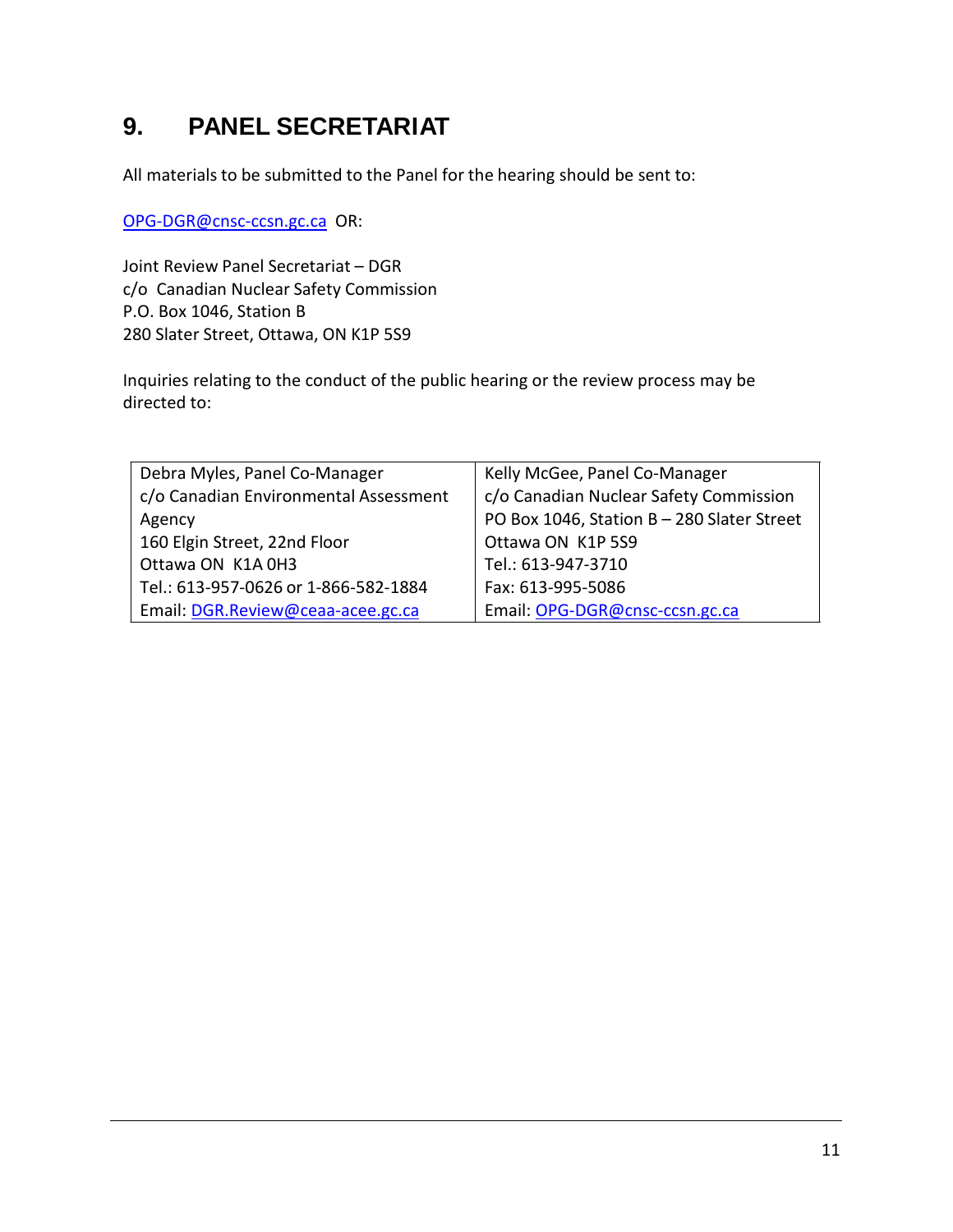# Deep Geologic Repository Joint Review Panel

#### **Hearing Participation Form**

To make an oral presentation at the additional public hearing days, an individual, organization or group must submit a Hearing Participation form to the Panel Secretariat by June 23, 2014. Use of the online [Hearing Participation Form](http://www.nuclearsafety.gc.ca/jrp/eng/index.cfm) is strongly encouraged. Alternately, a completed copy of the form, below, or the required information may be sent to:

[OPG-DGR@cnsc-ccsn.gc.ca](mailto:OPG-DGR@cnsc-ccsn.gc.ca)

OR:

Joint Review Panel Secretariat – DGR c/o Canadian Nuclear Safety Commission P.O. Box 1046, Station B 280 Slater Street, Ottawa, ON K1P 5S9

| <b>Additional Public Hearing Day Details</b> |                                                                                      |
|----------------------------------------------|--------------------------------------------------------------------------------------|
| <b>Start Date</b>                            | September 9, 2014                                                                    |
| Proponent                                    | Ontario Power Generation                                                             |
| <b>Subject</b>                               | Deep Geologic Repository Project for Low and Intermediate Level<br>Radioactive Waste |

#### **Intent to Participate (Registered Hearing Participants) or Request to Participate (New Participants) at the Joint Review Panel Additional Public Hearing Days**

#### **Registered Hearing Participants**

All government departments and agencies, Aboriginal groups and other groups or individuals that previously participated orally and/or in writing in the DGR public hearing are considered REGISTERED HEARING PARTICIPANTS. Registered hearing participants that intend to make an oral presentation at the additional public hearing days must complete the online Hearing Participation Form OR provide a completed version of the printable form OR provide the information requested in the form to the Panel Secretariat by June 23, 2014 and must provide a written hearing submission to the Panel by July 21, 2014 (Aboriginal groups and other groups or individuals) or July 7, 2014 (federal, provincial and municipal government departments and agencies).

#### **New Participants**

Individuals, organizations and groups that have not previously participated in the DGR public hearing must request to make an oral presentation at the additional public hearing days by completing the online Hearing Participation Form OR by providing a completed version of the printable form OR by providing the information requested in the form to the Panel Secretariat by June 23, 2014.

Individuals, organizations and groups that request to make an oral presentation will be informed of the Panel's decision regarding the request at the earliest possible date. Should the Panel accept a request to make an oral presentation, the requester becomes a registered hearing participant and must provide a written hearing submission by July 21, 2014. Should the Panel not accept a request to make an oral presentation, a written submission on the subjects to be addressed at the additional hearing days will still be accepted if it is submitted by the July 21st deadline.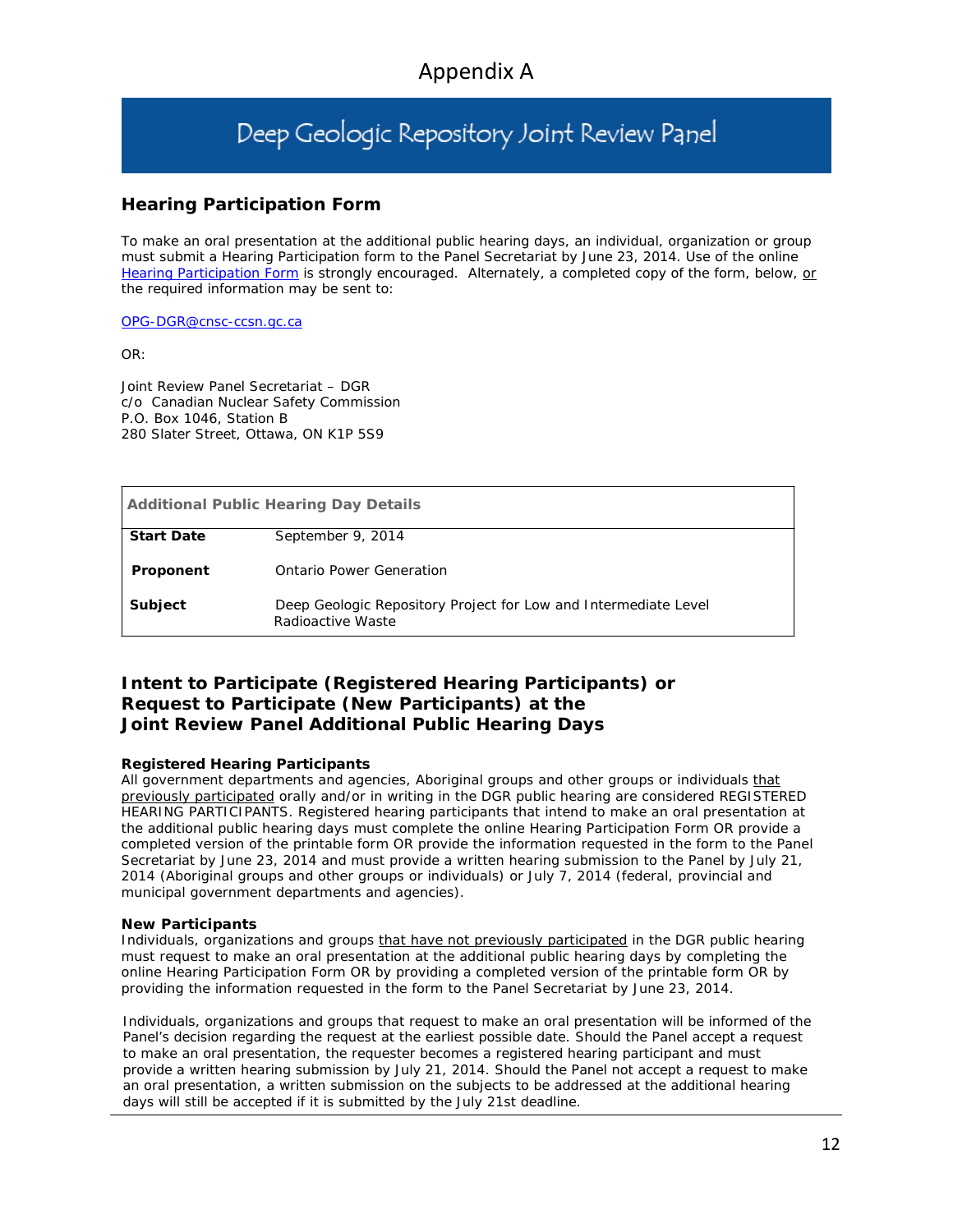Please read the information regarding personal information and privacy at the end of this form. All fields marked with an asterisk (**\***) are required.

**Participation Details**

| $\Box$ I am already a REGISTERED HEARING PARTICIPANT and intend to make an oral<br>presentation to the Panel *                       |  |  |
|--------------------------------------------------------------------------------------------------------------------------------------|--|--|
| or                                                                                                                                   |  |  |
| $\Box$ I have not previously participated in the DGR public hearing and am requesting to<br>make an oral presentation to the Panel * |  |  |
| <b>Presentation Duration Preferred</b><br>$\Box$ maximum 30 minutes<br>$\Box$ maximum 10 minutes                                     |  |  |
| Language □ English □ French                                                                                                          |  |  |
| First name*                                                                                                                          |  |  |
| Last name*                                                                                                                           |  |  |
| Organization                                                                                                                         |  |  |
| <b>Email</b>                                                                                                                         |  |  |
| <b>Telephone</b>                                                                                                                     |  |  |
| Fax                                                                                                                                  |  |  |
| Address*                                                                                                                             |  |  |
| $City*$                                                                                                                              |  |  |
| Province/State*                                                                                                                      |  |  |
| Postal/ZIP*                                                                                                                          |  |  |

**I am requesting to participate because: (choose one)**

- □ I have an interest in the proposed project
- □ I have relevant information or expertise
- □ Both

**The subject(s) I want to address are: (choose all that apply)**

- □ Methodology used to determine the significance of adverse environmental effects
- □ Updates to the geoscientific verification plan
- □ Expansion plans for the DGR project
- $\Box$  Relative risk analysis of alternative means of carrying out the project
- □ Implications of revisions to the reference waste inventory
- □ Applicability of recent incidents at the Waste Isolation Pilot Plant (WIPP) to the safety case for the DGR project